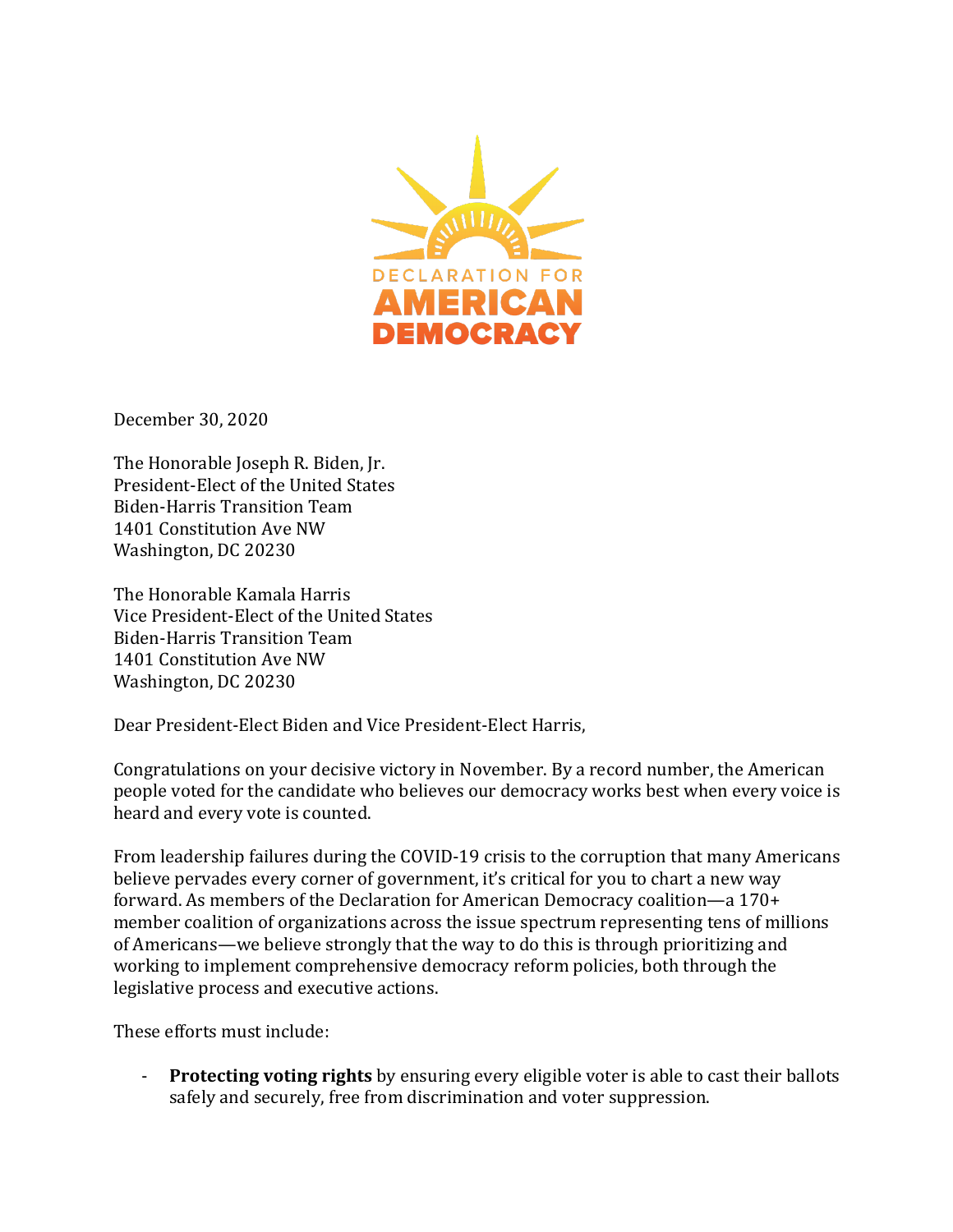- **Ending the corrupting power of big money in politics** through reforms that will empower small donors in politics, bring dark money into the light, and strengthen oversight of our elections.
- **Restoring ethics and accountability in Washington** by reducing the power of lobbyists and strengthening oversight and enforcement of federal conflict-ofinterest rules.
- **Protecting the rule of law** by restoring our Constitutional system of checks-andbalances and ensuring that no one in this country is above the law, even the president and his advisors.

From your first days in the U.S. Senate through the presidential campaign, both of you have fought to end the dominance of big money in politics and protect the right to vote. President-elect Biden announced his support for the For the People Act (H.R. 1) during the presidential campaign and Vice President-elect Kamala Harris cosponsored the legislation in 2019.

The For the People Act is the most comprehensive package of anti-corruption and voting reforms since the Watergate reforms Biden supported in the 1970s. It would end the dominance of big money in politics, protect and expand the right to vote, and ensure public officials are working in the public interest.

We urge you to fully endorse this landmark legislation as it's introduced and debated in the 117th Congress, call for its passage, and use the bully pulpit of the presidency to build public support for it.

In addition to legislative solutions, you can offer a clean break from the corruption of the Trump administration through a series of executive orders and appointments to address these issues. 

This starts with signing a robust ethics order for your appointments on day one of your administration to prevent conflicts of interest, undue lobbyist influence, and ensure transparency to guarantee that your administration is focused solely on working for all Americans. 

Your administration should also sign an executive order calling for contractors to disclose their political spending, encourage agencies to require more disclosure of corporate spending in our elections, restore and expand upon the precedent of releasing White House visitor logs, and appoint Department of Justice leadership committed to proactively enforce the Voting Rights Act, the Americans with Disabilities Act, and the Help America Vote Act, among other things.

The prioritization and implementation of these issues would benefit greatly from the appointment of a White House senior staffer and affiliated office focused on a coordinated effort to address democracy reform issues across the government.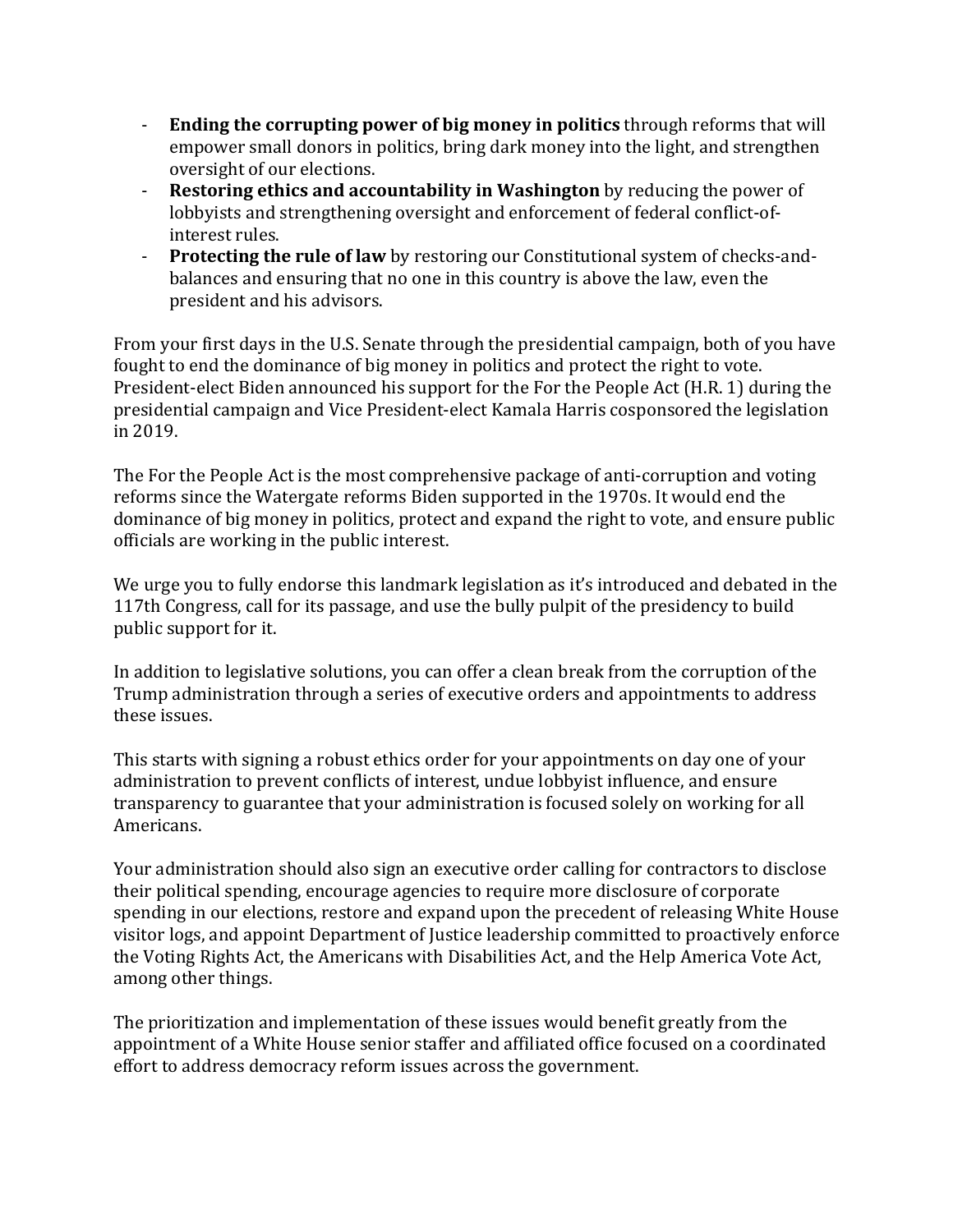Too many Americans have lost faith that their elected officials can address our country's challenges—from COVID-19 failures to tackling climate change and addressing the scourge of gun violence—because of the power of wealthy special interests in politics.

By supporting, championing, and prioritizing bold reforms like H.R 1 and implementing comprehensive ethics and transparency plans for your administration, we can restore ethics and accountability in government and protect the right to vote.

We look forward to hearing from you.

Signed,

Declaration for American Democracy 20/20 Vision All On The Line Alliance for Youth Action American Oversight American Promise Blue Future Brave New Films Center for American Progress Action Fund Center for Popular Democracy Citizens for Responsibility and Ethics in Washington (CREW) Clean Elections Texas Common Cause Democracy 21 Democracy Matters Demos End Citizens United / Let America Vote Action Fund Fix Democracy First Franciscan Action Network Free Speech For People Government Accountability Project Greenpeace USA Indivisible International Corporate Accountability Roundtable (ICAR) Lawyers for Good Government (L4GG) League of Conservation Voters Maine Citizens for Clean Elections MapLight MomsRising MoveOn NETWORK Lobby for Catholic Social Justice Next Up Action Fund North Carolina Asian Americans Together Patriotic Millionaires